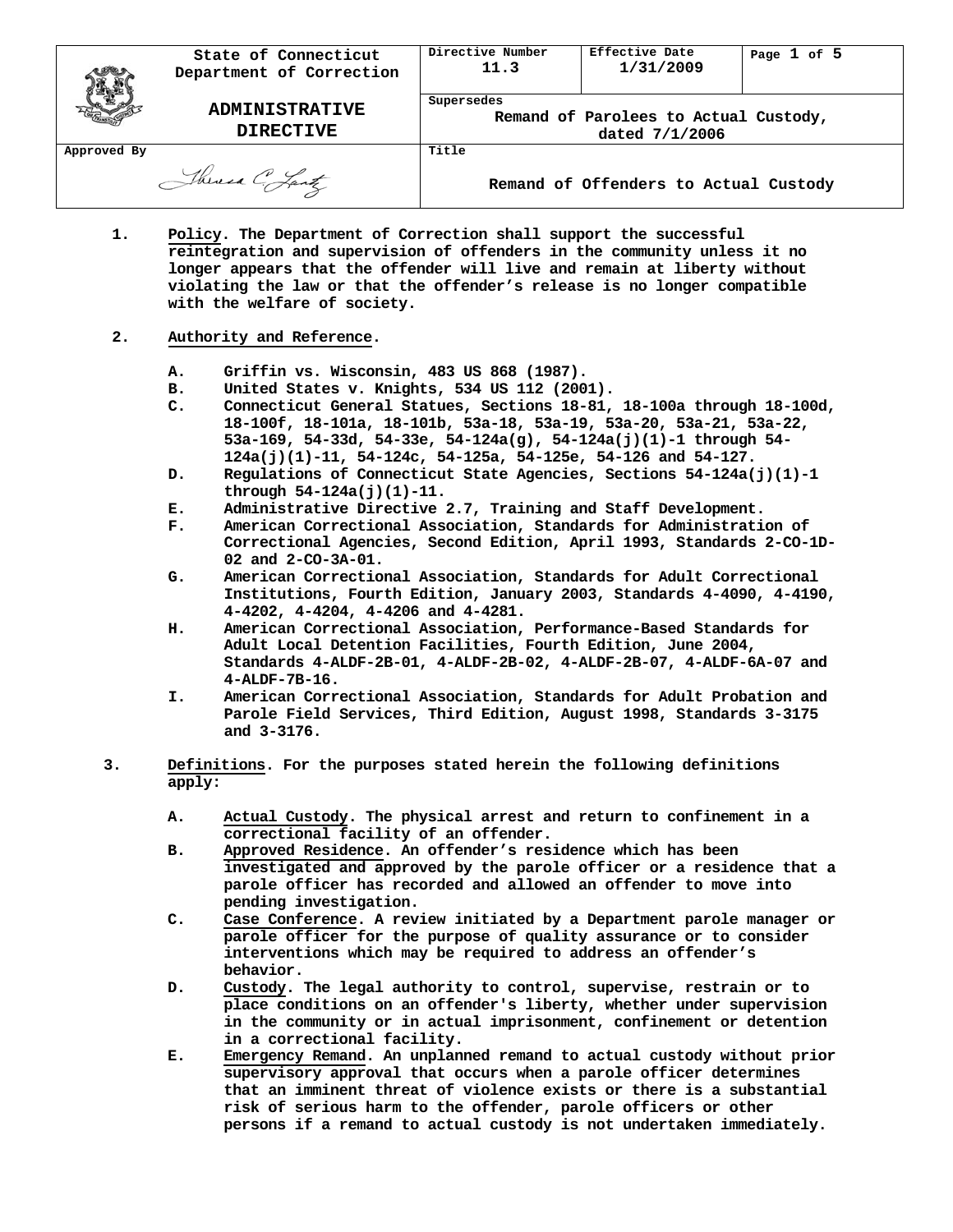**Title**

**Remand of Offenders to Actual Custody**

|    | F. | Exigent Circumstances. Situations that demand immediate action due to<br>a compelling need and when there is no time to obtain prior approval                                                                                                                                                               |
|----|----|-------------------------------------------------------------------------------------------------------------------------------------------------------------------------------------------------------------------------------------------------------------------------------------------------------------|
|    |    | of a Department parole manager, including emergency situations<br>involving (1) danger to human life, or (2) destruction of evidence or                                                                                                                                                                     |
|    |    | (3) flight of an offender.                                                                                                                                                                                                                                                                                  |
|    | G. | Field Remand. A remand, planned or unplanned, which takes place in<br>the community (e.g., offender's residence, third party residence,<br>contracted residential program, non-residential programs, business,                                                                                              |
|    | н. | street or other location).<br>Lead Parole Officer. The parole officer who supervises the offender<br>being remanded shall be the lead parole officer in charge of the                                                                                                                                       |
|    |    | remand team unless otherwise designated by a Department parole<br>manager.                                                                                                                                                                                                                                  |
|    | I. | Offender. A person placed under, or made subject to, supervision as<br>the result of the commission of a criminal offense and released to<br>the community under the jurisdiction of the Commissioner of<br>Correction or the Chairman of the Board of Pardons and Paroles.                                 |
|    | J. | Office Remand. A remand, planned or unplanned, which takes place in a<br>District Office or other reporting site to which an offender<br>regularly reports to a parole officer.                                                                                                                             |
|    | к. | Parole. The conditional release from imprisonment prior to the end of<br>a criminal sentence granted by the Board of Pardons and Paroles that<br>allows an offender to serve the remainder of the sentence in the<br>community under supervision provided the offender follows the<br>conditions of parole. |
|    | L. | Planned Remand. A tactically devised plan for the purpose of taking<br>an offender into actual custody which has been approved by a<br>Department parole manager or higher authority as the result of a case<br>conference with a parole officer.                                                           |
|    | м. | Proper Officer. Any officer of the Department of Correction, Board of<br>Pardons and Paroles or any officer authorized by law to serve<br>criminal process within the State of Connecticut.                                                                                                                 |
|    | N. | Remand. The physical procedures used to arrest and return an offender<br>to actual custody.                                                                                                                                                                                                                 |
|    | о. | Remand to Actual Custody Order. The written temporary legal authority<br>directed to any proper officer by which an offender is arrested,<br>charged with violating any condition of their release and returned to<br>actual custody.                                                                       |
|    | Р. | Special Parole. A mandatory period of parole supervision imposed by<br>the court to commence after the expiration of the maximum term(s) of<br>imprisonment.                                                                                                                                                |
|    | Q. | Unplanned Remand. A spontaneous or unforeseen opportunity to return<br>an offender to actual custody for which authorization has been<br>granted by a Department parole manager.                                                                                                                            |
|    | R. | Warrant for Reimprisonment. The formal, continuing legal authority<br>issued by the Board of Pardons and Paroles to a proper officer and<br>based on probable cause, to arrest, hold and confine a person for<br>violation of parole.                                                                       |
| 4. |    | General Provisions.                                                                                                                                                                                                                                                                                         |
|    |    |                                                                                                                                                                                                                                                                                                             |
|    | А. | The Director of Parole and Community Services as well as all<br>Department parole managers are designated to authorize and initiate<br>the execution of remand to actual custody orders.                                                                                                                    |
|    | в. | All parole officers are designated as persons authorized to supervise<br>offenders and to request, serve, and execute remand to actual custody<br>orders (CN 110301, Remand to Actual Custody Order) and warrants for                                                                                       |
|    |    | re-imprisonment (Attachment A, Warrant for Re-Imprisonment).                                                                                                                                                                                                                                                |

**C. Except during an emergency remand, an offender may be taken into**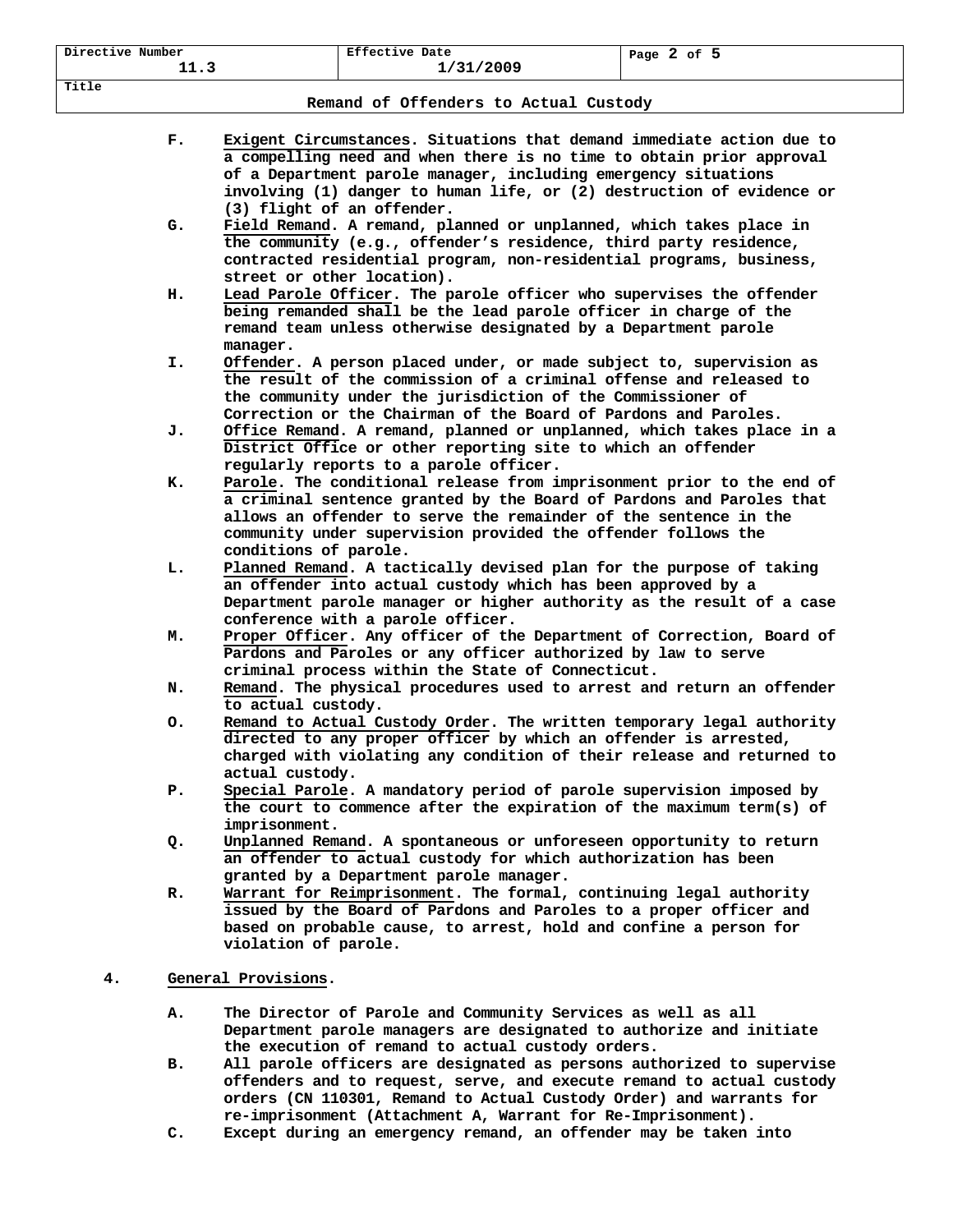**Title**

**actual custody only with the approval of a Department parole manager. In the absence of the assigned Department parole manager, the parole officer shall contact any other available Department parole manager or the Director of Parole and Community Services.**

- **D. Except during an emergency or unplanned remand in which exigent circumstances exist, authorization shall be obtained before each and every separate attempt made to remand an offender.**
- **E. All parole officers shall be authorized to remand to actual custody any offender who is an escapee or an absconder from the custody of the Department of Correction.**

# **5. Procedures.**

- **A. Remand Authorization Procedure (Excluding Emergency Remands). A case conference shall be held between the parole officer and Department parole manager to consider whether continued individualized interventions designed to foster rehabilitation or further use of services are likely to correct the misbehavior. When deciding whether there are reasonable grounds upon which to issue CN 110301, Remand to Actual Custody Order, the Department parole manager may consider the following (if available):**
	- **1. The observations of the assigned parole officer.**
	- **2. The reliability and/or credibility of any third party information provided.**
	- **3. The activity or circumstances that relate to whether the offender should be remanded.**
	- **4. Any relevant information provided by the offender related as to whether the offender should be remanded.**
	- **5. The experience and length of time the parole officer has had with the offender.**
	- **6. Any experience the parole officer may have in similar circumstances with the offender.**
	- **7. The offender's criminal history, prior prison adjustment, and/or performance while under supervision in the community.**
	- **8. Whether continued placement in community supervision is in the offender's best interest and/or that of the public.**
	- **9. Any other pertinent or law enforcement information to be taken into account.**

**Only after a Department parole manager has authorized a Remand to Actual Custody Order shall a remand be attempted.**

**B. Remand Execution Procedure. Staff duties and responsibilities pursuant to this section shall be outlined in the appropriate post orders, which shall be developed, implemented and promulgated by the Director of Parole and Community Services.**

# **6. Remand to Actual Custody Order.**

**A. CN 110301, Remand to Actual Custody Order shall be completed by a parole officer, authorized by the Department parole manager and lodged at the appropriate facility in which the offender is detained, at either the time of remand to a Department facility by lodging the remand with the Department facility, or upon notification that the offender has been arrested and taken into actual custody, by lodging the remand with the arresting authority who has actual custody of the offender.**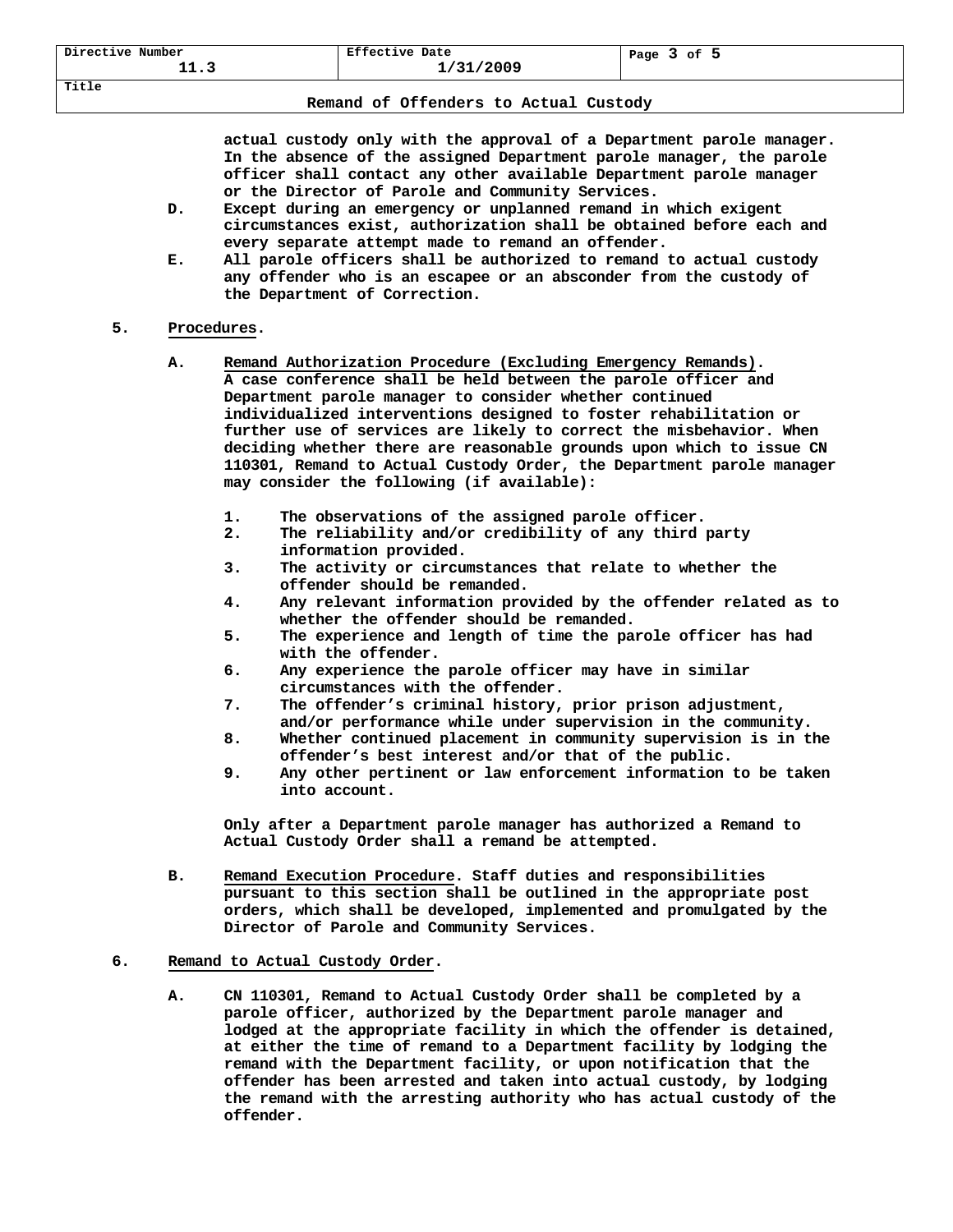| Directive Number | Effective Date | 4 of 5 |
|------------------|----------------|--------|
| <b>++.</b>       | 1/31/2009      | Page   |
| Title            |                |        |

### **Remand of Offenders to Actual Custody**

- **B. Offenders remanded to actual custody for violating any condition of their release shall have no right to bail and shall be detained pending further order of the Board of Pardons and Paroles or the Department's Division of Parole and Community Services.**
- **C. For releases authorized by the Board of Pardons and Paroles, a CN 110301, Remand to Actual Custody Order issued by the Department's Division of Parole and Community Services shall expire after 30 days and shall be superceded by actions taken by the Board of Pardons and Paroles as specified in Section 54-124a of the Connecticut General Statutes.**

# **7. Updating Offender Information.**

- **A. Upon issuance of CN 110301, Remand to Actual Custody Order the parole officer shall immediately advise the appropriate law enforcement agency that there is an active remand to actual custody order for the offender.**
- **B. If lodged with a law enforcement agency, CN 110301, Remand to Actual Custody Order shall be valid for 30 days, after which it shall be void, provided that any CN 110301, Remand to Actual Custody Order not executed may be renewed and reissued. After 30 days, CN 110301, Remand to Actual Custody Order shall be physically retrieved or reissued at the agency where it was lodged.**

# **8. Instances when an Offender is in Actual Police Custody.**

- **A. Whenever notice is received that an offender is in actual police custody, the parole officer receiving the notification shall coordinate the positive identification, supervision status, and return of the remanded offender to the nearest Department intake facility as appropriate.**
- **B. Whenever an offender is in actual police custody for new misdemeanor or felony charges, the parole officer receiving notification shall verify the identification and supervision status of the offender. The parole officer shall evaluate the nature of the offense to assess the appropriateness of a Remand to Actual Custody Order and the method of its lodging. The Department parole manager shall be notified as appropriate. A Department parole manager must authorize any requests for parole officers to transport an offender in police custody to a Department receiving facility. Any criminal offense, which may be expected to cause significant media attention, shall be immediately reported to a Department parole manager.**
- **9. Training and Equipment.**
	- **A. All parole officers shall be trained in the proper use of Division equipment in accordance with Administrative Directive 2.7, Training and Staff Development.**
	- **B. All parole officers shall be trained in the proper remand policies, procedures, practices and any case law and/or legal issues as provided for in this directive.**
	- **C. Subsequent Department and Division specific training shall be conducted as part of annual in-service training.**
	- **D. Only state-issued equipment shall be used in the performance of remands.**